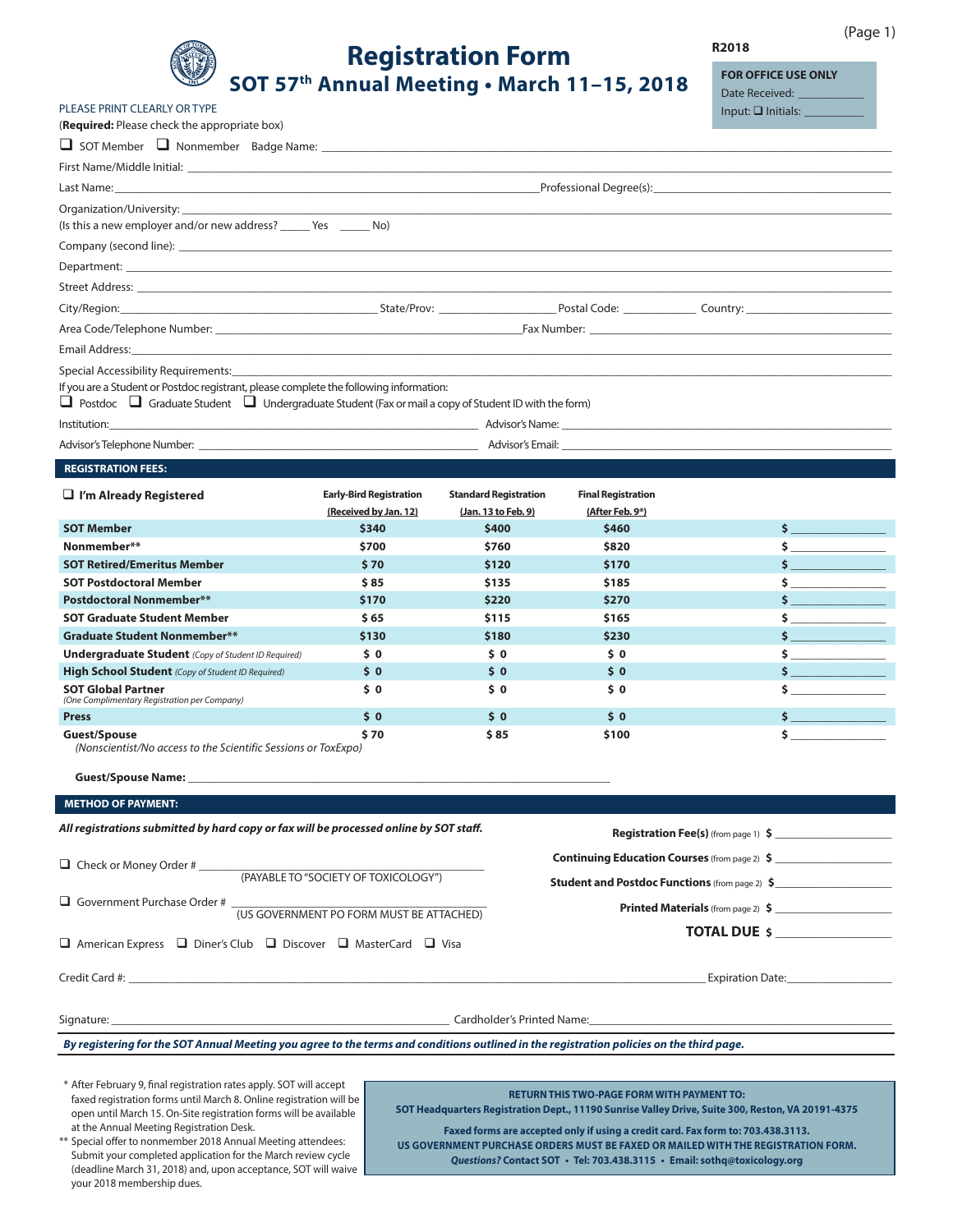

# **Registration Form SOT 57th Annual Meeting • March 11–15, 2018**

| <b>CONTINUING EDUCATION COURSES:</b>                                                                                                                                                                                                                                                                                                                     |                                                         |                                                      |                                             |                                                             |                                           |  |  |  |
|----------------------------------------------------------------------------------------------------------------------------------------------------------------------------------------------------------------------------------------------------------------------------------------------------------------------------------------------------------|---------------------------------------------------------|------------------------------------------------------|---------------------------------------------|-------------------------------------------------------------|-------------------------------------------|--|--|--|
| □ Yes, I would like to attend the following CE courses. (Only meeting registrants may enroll in a CE course.) (Only 1 per time slot) AM #__________<br>PM#                                                                                                                                                                                               |                                                         |                                                      |                                             |                                                             |                                           |  |  |  |
| Visit www.toxicology.org/sot-ce to view course list and numbers.                                                                                                                                                                                                                                                                                         | <b>Early-Bird Registration</b><br>(Received by Jan. 12) | <b>Standard Registration</b><br>(Jan. 13 to Feb. 9)  | <b>Final Registration</b><br>(After Feb. 9) | # of Courses                                                |                                           |  |  |  |
| SOT Member/Global Partner                                                                                                                                                                                                                                                                                                                                | \$150 each                                              | $$185$ each                                          | \$220 each                                  | $\mathsf{X}$ and $\mathsf{X}$                               | \$                                        |  |  |  |
| <b>SOT Retired/Emeritus Member</b>                                                                                                                                                                                                                                                                                                                       | \$110 each                                              | \$145 each                                           | \$180 each                                  | $x \sim$                                                    | Ś                                         |  |  |  |
| Nonmember                                                                                                                                                                                                                                                                                                                                                | \$300 each                                              | \$335 each                                           | \$370 each                                  | $\mathbf x$ and $\mathbf x$ and $\mathbf x$ and $\mathbf x$ | Ś.                                        |  |  |  |
| Postdoctoral (SOT Member/Nonmember)                                                                                                                                                                                                                                                                                                                      | $$90$ each                                              | \$125 each                                           | \$160 each                                  | $x \sim$                                                    |                                           |  |  |  |
| Graduate or Undergraduate Student<br>(SOT Member/Nonmember)                                                                                                                                                                                                                                                                                              | $$45$ each                                              | $$80$ each                                           | \$115 each                                  | $\mathsf{X}$ and $\mathsf{X}$ are the set of $\mathsf{X}$   | \$                                        |  |  |  |
| Press                                                                                                                                                                                                                                                                                                                                                    | $\zeta$ 0                                               | $\zeta$ 0                                            | $\zeta$ 0                                   | $\mathsf{X}$ and $\mathsf{X}$ are the set of $\mathsf{X}$   | Ś.                                        |  |  |  |
| Yes, I would like to attend a Sunrise CE Mini-Course (includes continental breakfast). «                                                                                                                                                                                                                                                                 |                                                         |                                                      | $(Pick one)$ SR01<br>$\Box$ SR02            |                                                             |                                           |  |  |  |
| SOT Member/Global Partner                                                                                                                                                                                                                                                                                                                                | \$55                                                    | \$90                                                 | \$125                                       |                                                             | Ś                                         |  |  |  |
| <b>SOT Retired/Emeritus Member</b>                                                                                                                                                                                                                                                                                                                       | \$55                                                    | \$90                                                 | \$125                                       |                                                             | Ś                                         |  |  |  |
| Nonmember                                                                                                                                                                                                                                                                                                                                                | \$75                                                    | \$110                                                | \$145                                       |                                                             |                                           |  |  |  |
| Postdoctoral (SOT Member/Nonmember)                                                                                                                                                                                                                                                                                                                      | \$55                                                    | \$90                                                 | \$125                                       |                                                             | Ś.                                        |  |  |  |
| Graduate or Undergraduate Student                                                                                                                                                                                                                                                                                                                        | \$25                                                    | \$60                                                 | \$95                                        |                                                             | Ś                                         |  |  |  |
| (SOT Member/Nonmember)                                                                                                                                                                                                                                                                                                                                   |                                                         |                                                      |                                             |                                                             |                                           |  |  |  |
| Press                                                                                                                                                                                                                                                                                                                                                    | $\begin{matrix} 5 & 0 \end{matrix}$                     | $\zeta$ 0                                            | $\begin{matrix} 5 & 0 \end{matrix}$         |                                                             | \$                                        |  |  |  |
| <b>STUDENT AND POSTDOCTORAL FUNCTIONS:</b>                                                                                                                                                                                                                                                                                                               |                                                         |                                                      |                                             |                                                             |                                           |  |  |  |
| □ Yes, I am an undergraduate student and would like to attend the Sunday Undergraduate Education Program. (Limited seating and ticket required)                                                                                                                                                                                                          |                                                         |                                                      |                                             |                                                             | <b>5</b> Complimentary                    |  |  |  |
| □ Yes, I am a student or postdoctoral registrant and would like to attend the complimentary Student/Postdoctoral Mixer on Sunday, 7:30 pm-9:00 pm. (Ticket required)                                                                                                                                                                                     |                                                         |                                                      |                                             |                                                             |                                           |  |  |  |
| □ Yes, I would like to attend the Mentoring Breakfast on Monday, 6:15 am-7:45 am, as a mentee. (Limited seating and ticket required)                                                                                                                                                                                                                     |                                                         |                                                      |                                             |                                                             | <b>SOLD OUT</b>                           |  |  |  |
| Yes, I am a graduate student or postdoctoral member registrant and would like to attend a complimentary Trainee Discussion.                                                                                                                                                                                                                              |                                                         |                                                      |                                             |                                                             |                                           |  |  |  |
| Select one only: (Limited seating and ticket required)<br>$\Box$ Monday, 9:45 am-10:45 am, Trainee Discussion with Plenary Speaker                                                                                                                                                                                                                       |                                                         |                                                      |                                             |                                                             |                                           |  |  |  |
| U Wednesday, 2:00 pm−3:00 pm, Trainee Discussion with Medical Research Council (MRC) Lecturer                                                                                                                                                                                                                                                            |                                                         |                                                      |                                             |                                                             |                                           |  |  |  |
| □ Yes, I am a student or postdoctoral registrant and would like to attend the In Vitro Lecture and Luncheon on Monday, 11:30 am-1:00 pm. (Ticket required)                                                                                                                                                                                               |                                                         |                                                      |                                             |                                                             | 10                                        |  |  |  |
| $\Box$ Yes, I am a postdoctoral registrant and would like to attend the Postdoctoral Luncheon on Tuesday, 12:20 pm-1:20 pm. (Limited seating and ticket required)                                                                                                                                                                                        |                                                         |                                                      |                                             |                                                             | 10                                        |  |  |  |
| □ Yes, I am a student or postdoctoral registrant and would like to attend Career Exploration Session on Tuesday, 1:25 pm-2:45 pm. (Limited seating and ticket required)                                                                                                                                                                                  |                                                         |                                                      |                                             |                                                             | SOLD OL                                   |  |  |  |
|                                                                                                                                                                                                                                                                                                                                                          |                                                         |                                                      |                                             |                                                             |                                           |  |  |  |
| <b>PRINT MATERIALS:</b>                                                                                                                                                                                                                                                                                                                                  |                                                         |                                                      |                                             |                                                             |                                           |  |  |  |
| In an effort to conserve resources, the printed Program will be mailed ONLY by request (in the US and Canada only). If you wish to receive your printed Program before the<br>meeting, please mark this checkbox and it will be mailed to you in early March (in the US and Canada only). The Program will be available for download via the SOT website |                                                         |                                                      |                                             |                                                             |                                           |  |  |  |
| in January and for pick up on-site.                                                                                                                                                                                                                                                                                                                      |                                                         |                                                      |                                             |                                                             | 20                                        |  |  |  |
| $\Box$ Yes, I want to receive the printed Program in the mail (option not available after February 9, 2018).<br>2018 Annual Meeting registrant fees include access to the abstracts as a downloadable PDF of The Toxicologist via the SOT website.                                                                                                       |                                                         |                                                      |                                             |                                                             |                                           |  |  |  |
|                                                                                                                                                                                                                                                                                                                                                          |                                                         |                                                      |                                             |                                                             | Ś                                         |  |  |  |
|                                                                                                                                                                                                                                                                                                                                                          |                                                         |                                                      |                                             |                                                             |                                           |  |  |  |
| REGISTRANT-CIRCLE ALL THAT APPLY: (YOU MUST MAKE ONE SELECTION/CATEGORY)<br>A. Type of Organization:<br>18. R&D Admin.                                                                                                                                                                                                                                   |                                                         | 35. Food Safety                                      | 55. Pharmacology                            |                                                             | 63. Supplies/Equipment                    |  |  |  |
| 19. R&D Operations<br>1. Academia                                                                                                                                                                                                                                                                                                                        |                                                         | 36. General Tox.                                     | 56. Risk Assessment                         |                                                             | Analytical<br>a.                          |  |  |  |
| 20. R&D Technical<br>2. Consultant<br>21. Teaching<br>3. Contract Research                                                                                                                                                                                                                                                                               |                                                         | 37. Genetic Tox.<br>38. Immunotoxicology             | 57. Reg. and Safety Eval.                   | 58. Repro. and Develop. Tox.                                | Clinical Chem.<br>b.<br>Hardware<br>c.    |  |  |  |
| 22. Other<br>4. Government                                                                                                                                                                                                                                                                                                                               |                                                         | 39. Infusion Tox.                                    | 59. Stem Cells                              |                                                             | Software<br>d.                            |  |  |  |
| 5. Military<br>C. Field of Work:<br>6. Private Industry<br>23. Biological Modeling                                                                                                                                                                                                                                                                       |                                                         | 40. Inhalation Tox.<br>41. In Vitro and Alt. Methods | 60. Other<br>D. Product Interest:           |                                                             | In Vitro<br>е.<br>In Vivo<br>f.           |  |  |  |
| 7. Other<br>24. Biotechnology                                                                                                                                                                                                                                                                                                                            |                                                         | 42. Mechanisms<br>43. Medical Devices                | 61. Publications                            |                                                             | Lab Animal<br>g.<br>Neurotoxicology<br>h. |  |  |  |
| <b>B.</b> Job Function:<br>25. Carcinogenesis<br>26. Cardiovascular<br>8. Analytical                                                                                                                                                                                                                                                                     |                                                         | 44. Metals                                           | 62. Contract Services:<br>Analytical<br>а.  |                                                             | i.<br>Pathology                           |  |  |  |
| 9. Financial/Purch.<br>27. Clinical & Transl. Tox.<br>10. Computer/Statistics<br>28. Comparative and Vet.                                                                                                                                                                                                                                                |                                                         | 45. Methods<br>46. Mixtures                          | b.<br>c.                                    | Aquatic Tox.<br>Clinical Tox.                               | Radioactive Isotope<br>j.<br>64. Other    |  |  |  |
| 11. Health and Safety<br>29. Computational Tox.                                                                                                                                                                                                                                                                                                          |                                                         | 47. Molecular Biology                                | d.                                          | Computer                                                    | <b>E.</b> Purchasing Responsibilities:    |  |  |  |
| 12. Mgmt. Corporate<br>30. Dermal Tox.<br>13. Mgmt. Facilities<br>31. Drug Discovery Tox.                                                                                                                                                                                                                                                                |                                                         | 48. Mutagenicity<br>49. Nanotoxicology               | e.<br>f.                                    | In Vitro Tox.<br>Metabolic Profile                          | 65. a. I make purchasing<br>decisions     |  |  |  |
| 14. Mgmt. Personnel<br>32. Epidemiology                                                                                                                                                                                                                                                                                                                  |                                                         | 50. Neurotoxicology                                  | g.                                          | Pathology                                                   | I influence purchasing<br>b.              |  |  |  |
| 15. Marketing/Sales<br>33. Ethical, Legal, Forensics,<br>16. Quality Assurance<br>and Societal Issues                                                                                                                                                                                                                                                    |                                                         | 51. Occup. and Public Health<br>52. Ocular Tox.      | h.<br>i.                                    | Preclinical Tox.<br><b>Quality Assurance</b>                | decisions<br>I do not participate<br>C.   |  |  |  |
| 17. Regulatory<br>34. Exposure                                                                                                                                                                                                                                                                                                                           |                                                         | 53. Pathology<br>54. Pharmacokinetics                | j.                                          | Wildlife Tox.                                               | in purchasing decisions                   |  |  |  |

#### **There will be no refunds for cancellations received at SOT Headquarters after February 9, 2018.**

SOT will accept faxed registration forms until March 8. Online registration will be open until March 15. On-Site registration forms will be available at the Annual Meeting Registration Desk.